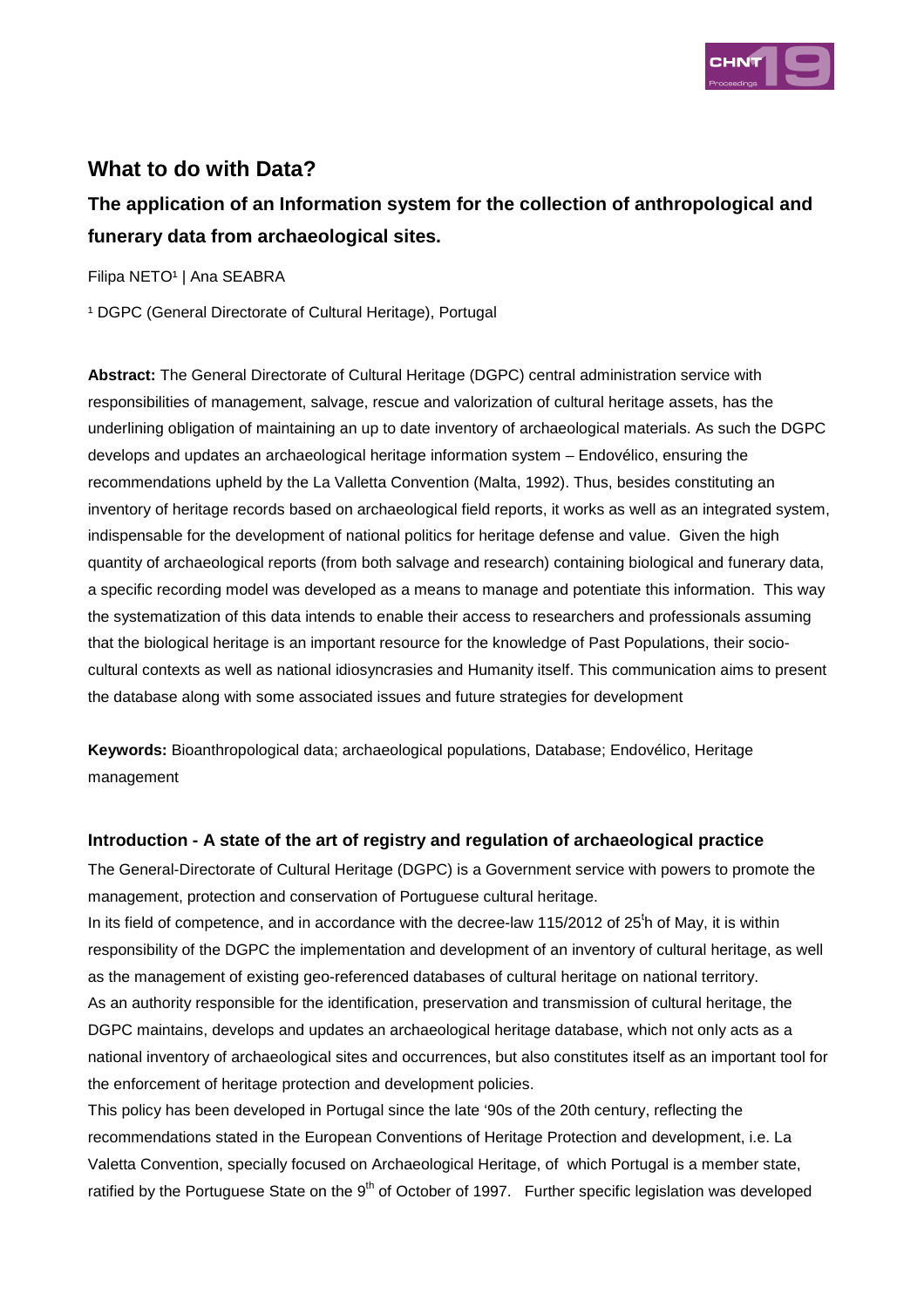

and published, first with the publication of the decree-law n. º 270/99, 15th of July - Regulation of Archaeological Work, now updated by the decree-law n.<sup>o</sup> 164/2014, of 4th November, and by the Law n.<sup>o</sup> 107/2001 of 8th September – Basic Law of Cultural Heritage. On the latter, 3 articles refer to the importance of inventory as an instrument of protection and development of cultural assets.

Thus the inventory of archaeological Heritage constitutes itself as one of the first and foremost effective mean of protection of this Heritage, since it operates at the level of prevention in heritage protection. The Endovélico database was developed in the midst of the auspicious context of heritage policies experienced in Portugal during the late '90s, that resulted from the contagious European spirit of heritage awareness, and also of the impact that the Côa Valley Rock Art site had in Europe and around the world, which brought Portuguese archaeology to the forefront of newspapers worldwide.

The creation of specific legislation enables the mandatory execution of archaeological fieldwork prior to development works of building and construction, infrastructure implementation, large public or private projects, as well as, rural land use or other minor private works that are within areas of archeological sensitivity, and thus are perceived to have a damaging impact on the surrounding heritage, developing a policy of prevention and safeguard through the identification and recording of occurrences. In this aspect the protection of archaeological heritage is based on the principle of registry through identification and recording, as well as on field recording of archaeological work.

Since 1997 archaeological fieldwork in the Portuguese territory has multiplied, consequentially increasing the amount of reporting information (grey literature) that is produced. This can be seen by the number of archaeological works undertaken since 2000 amounts to 19000, of which the most part corresponds to interventions pertaining to heritage rescue and salvage projects.

As such, a great number of information, in the form of reports written by archaeologist, is submitted to the DGPC, which is archived and inputted in the database. The archive of Portuguese archaeology, ran by the DGPC, constitutes the main documental archive of this sort of heritage, containing information dating to the beginning of the 20<sup>th</sup> century, with the oldest report dated May 1939. The archive has more than 262000 documents, consisting of a majority of field reports, inspections, and technical information, that, in addition to being stored in the database, are also available for consultation at DGPC (fig. 1).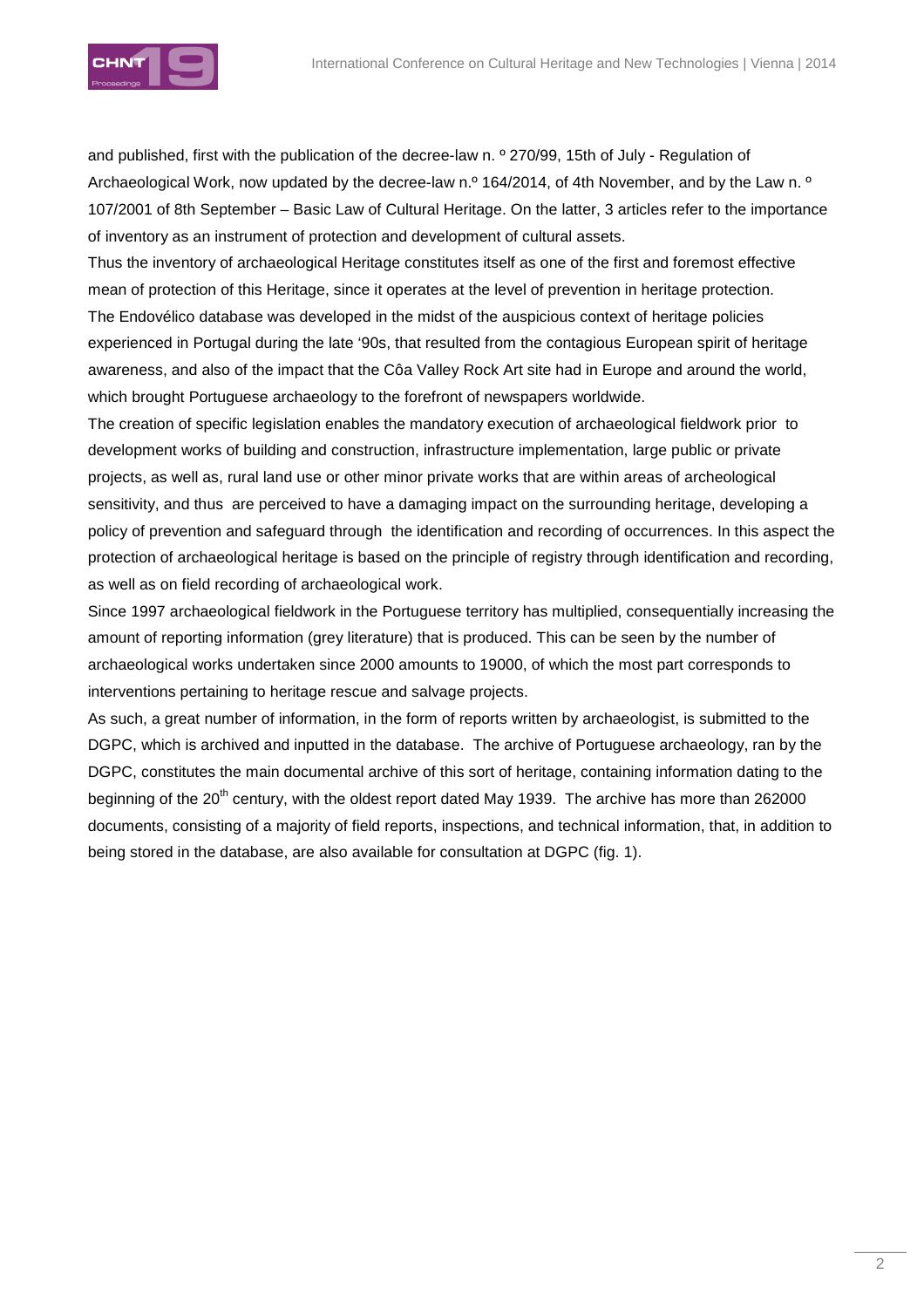



Fig. 1 – DGPC Archives

## **The Portuguese Archaeological Database: an ever-evolving database and the potential for the recording of anthropological data**

For many years, human skeletons had a marginal role in archaeology - (CUNHA, 2002:263) Endovélico, as the Portuguese national archaeological database, specially developed to gather information on nationwide archaeological records, is optimized and permanently updated at the General-Directorate for Portuguese Cultural Heritage (DGPC)

It works as an efficient and integrated system, ensuring the protection of the archaeological heritage through their recording of inventory and it's association to a GIS software (geographical information system), that is licensed by ESRI, and provides important information, necessary for the strategic planning of land use, for the implementation of mitigating measures, investigation, research, promotion and conservation.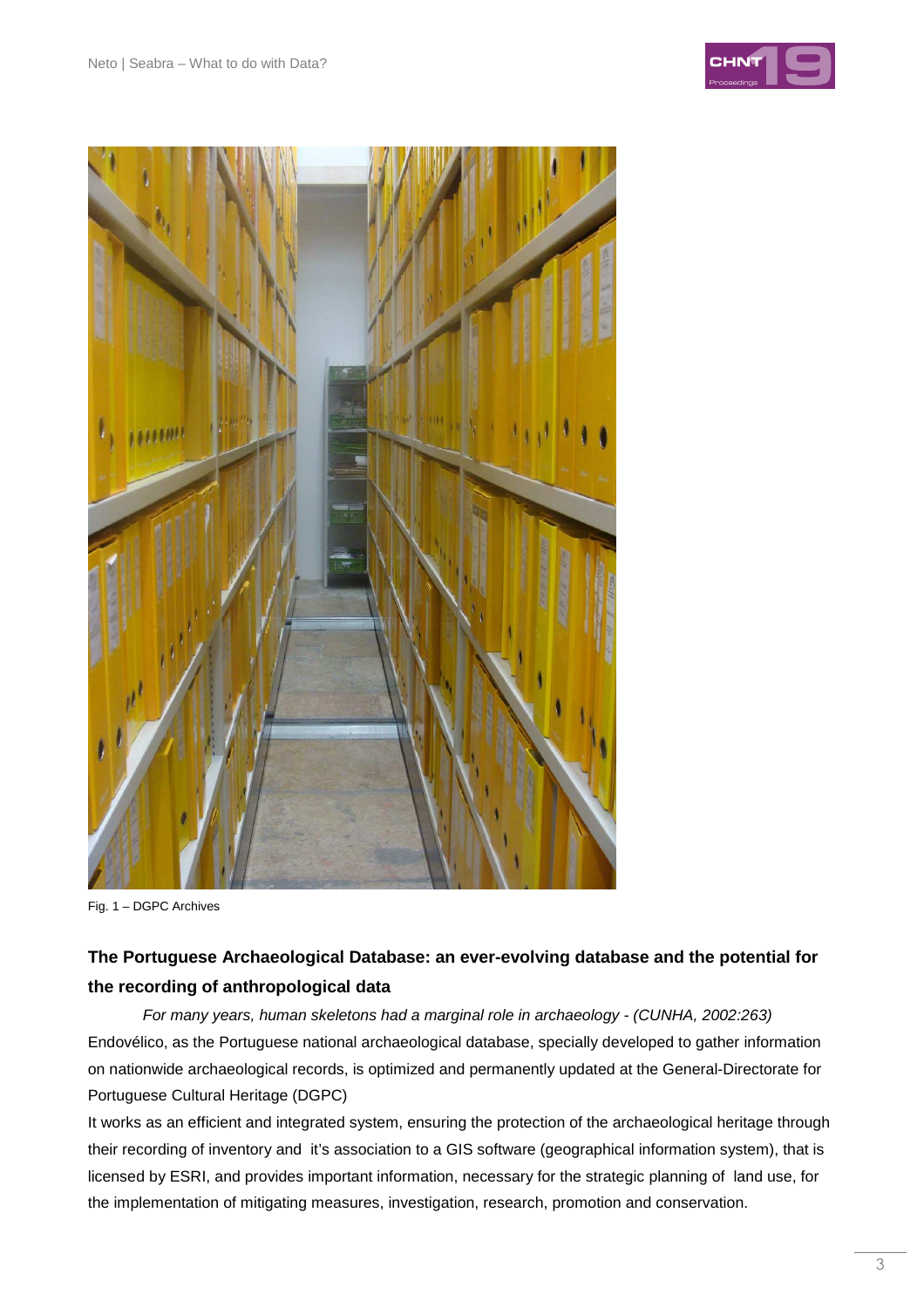

The Endovélico application was developed based on a Oracle Database Server (version 9), an application server and a windows application. This application was developed using Chi Toolkit, a package developed by a Portuguese IT Company Truewind-Chiron, Sistemas de Informação, Lda, that allows for browsing and interaction with the database. The access is given to several users within the DGPC staff and granted in different levels of access, depending on the tasks of each user. The data is organized in digital forms to which an inventory number is assigned and is related to the archaeological site. The database supports the edition of pdf, jpeg and tiff files, as well as the manual input of alphabetic and numeric data. Of the several optimizations done in Endovélico, special relevance has been given to the data from bioarchaeology, considering that human remains constitute an endless source of scientific and historical knowledge, as well as, an additional complexity in the development and implementation of cultural heritage projects (MACIAS, 2011), with regards to its exhumation, study, preservation, conservation and protection. Up until the late '90s of the 20<sup>th</sup> century collaboration between archaeologist and anthropologist were sporadic (UMBELINO e SANTOS, 2011; CUNHA 1989). However since Portugal was influenced by the concepts and principles of Field Anthropology and Archaeothanatology of Henri Duday (2006), both of which stress the importance of onsite recovery of information (fig. 2), this collaboration has become increasingly more evident, a fact that is reflected on the current legislation, that upholds that the on field record of human remains, is of utmost importance, regardless of the project or rescue (commercial) archaeology (BRICKLEY,2004).

Currently in Portugal, there isn't of yet a standardized method for the registration in the field, neither at the structure of the form in which the registry is made, nor in terms of the content that is to be recorded – what type of information should be recorded. The diversity of contexts is one of the reasons for the existence of different types of recording forms, which should take into account the nature of the remains (UMBELINO e SANTOS, 2011; CUNHA 1989). This leads to the existence of several types of recording forms, most of which were developed either for a given site/context or for a specific research Project, and also mindful of cost effectiveness (BRICKLEY, 2004). And so, the selection of recording forms to be used on field by the anthropologist has been up to the professional's choice and, only recently, must have the approval of the DGPC. Which has contributed to a great, albeit somewhat controlled, variability in data collection.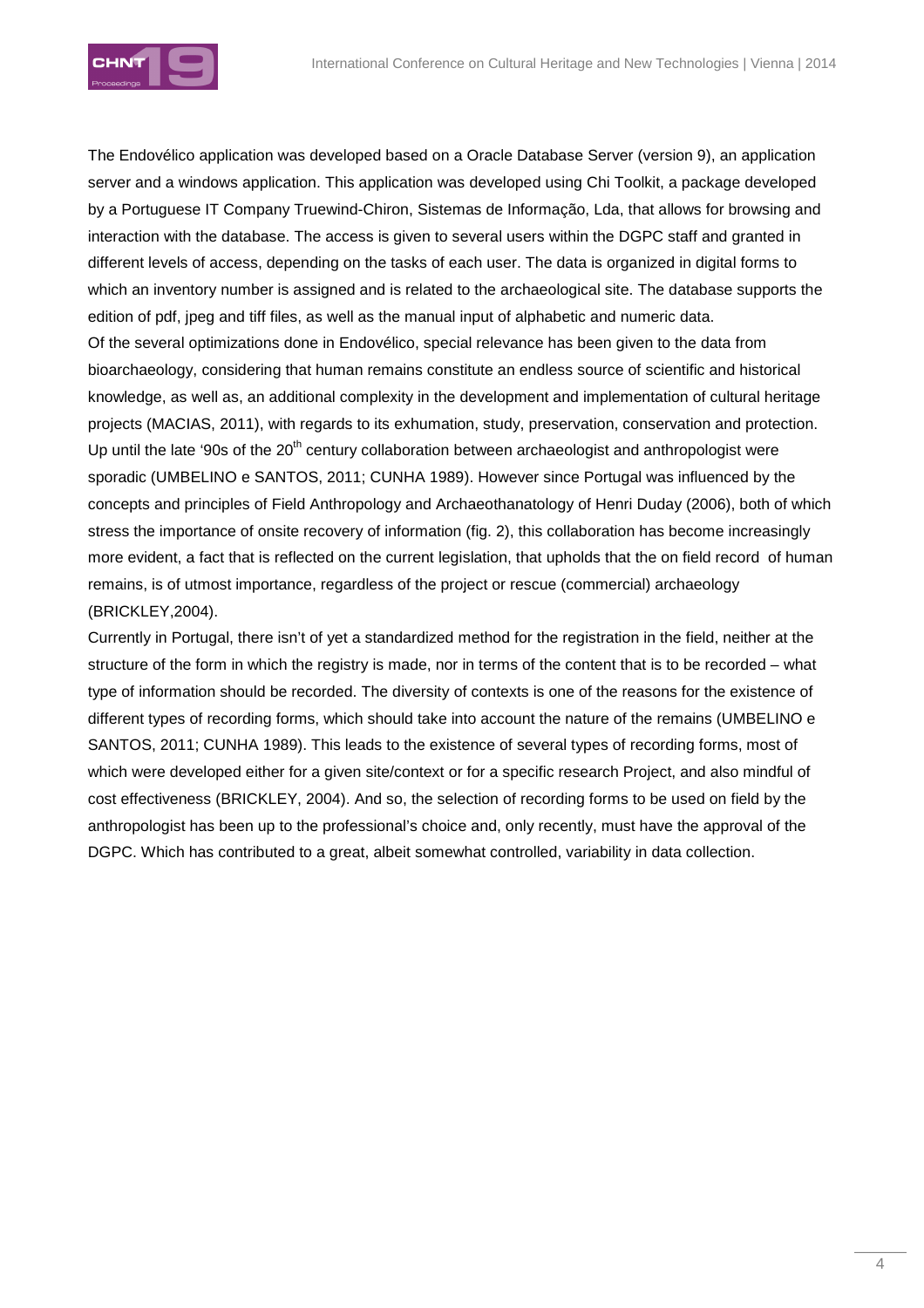



Fig. 2 – The Mercado do Peixe site, Torres Novas - the importance on site recovery of information

## **The Anthropological Module**

The main purpose of the Bioanthropology is module is to compile bioarchaeological information that can be used as a source of information for researchers and professionals, stemming from the exhumation, stabilization of conservation and preliminary analyses of the human remains recorded in reports. This information corresponds to a first stage of acknowledgment, with the possibility to be altered, adapted and further developed on the basis of subsequent investigation projects. In this way it becomes possible to aid the research and management of human osteological material from excavation and archaeological contexts thus promoting and enabling their scientific potential.

This is of particular importance since the reburial of human remains from archaeological excavations is practically non-existent, and, as such, it is possible to access the osteological remains at a later date for new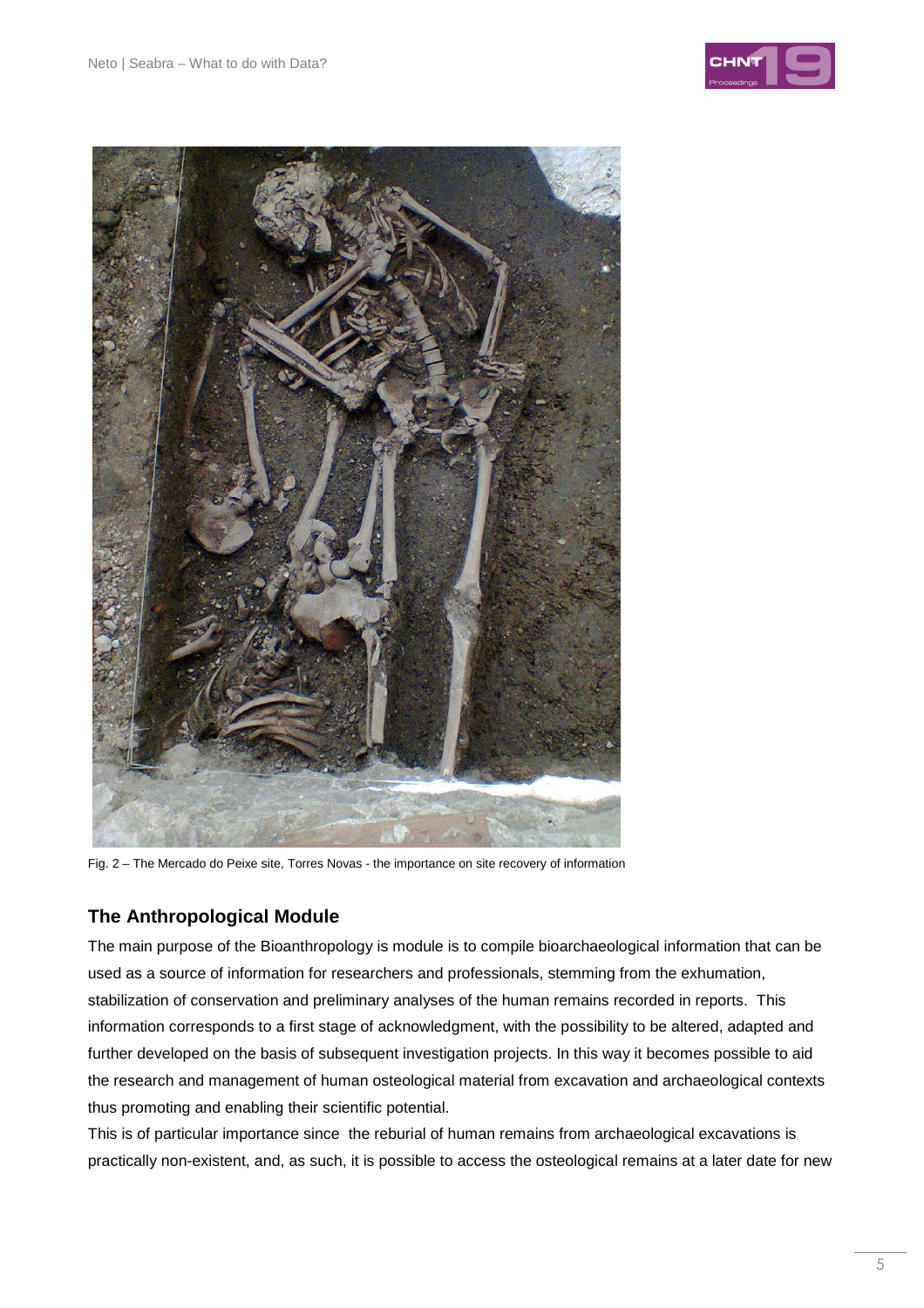

studies according to specific research interests and on the other hand, to spare them from excessive handling or unnecessary manipulation.

Another purpose of this module is to provide both, professionals and heritage management institutions, with auxiliary tool for the identification, preservation and planning of interventions, in projects of urban and territorial planning with an impact on heritage, potentiating the efficiency of cultural heritage management. The Bioanthropology module is characterized by the ability to record and identify descriptive elements and aspects of funerary behavior, as well as, to record morphological and biological features of the skeletonized remains or other human remains (e.g. cremations) exhumed from archaeological contexts. Thus, for it's development an exhaustive analysis of the data present in the reports has been undertaken, with the intent to insert in the database the information provided concerning field and laboratory work.

The structure of the Bianthropology takes into account three main aspects - the necropolis, the surrounding funerary structures and the human remains themselves. As such, the following data is recorded (figures 3 and 4):

- Chronological scope of the necropolis;
- Description of the necropolis and of funerary context;
- Description of the graves and burial spaces typology, structure, construction materials;
- Description of mortuary treatment/ funerary ritual  $-i.e.$ : position of the inhumation
- Grave goods associated with the burial;
- Location of the deposit or storage;
- Osteobiographic analysis concerning sex and age at death;
- Paleodemography of archaeological populations
- Cardinal orientation of burial depositions
- Additional notes the is the possibility to include additional remarks of interest, which may fall out of the scope of the above mentioned categories

Some of the key advantages of the Bioanthropological module and its integration within the Endovélico database are:

- The association of the records to their respective archaeological sites, as well as all technical information related to the site e.g.- administrative region, GIS references, associated projects and reports, bibliography, location of deposit, protection status and other information that will allow for an integrated treatment of data;
- The possibility to compare information between different necropolis or sites with important funerary contexts thus enabling comparative studies and analysis;
- The uploading of data is systematically and exhaustively done by an experienced and specialized team at DGPC.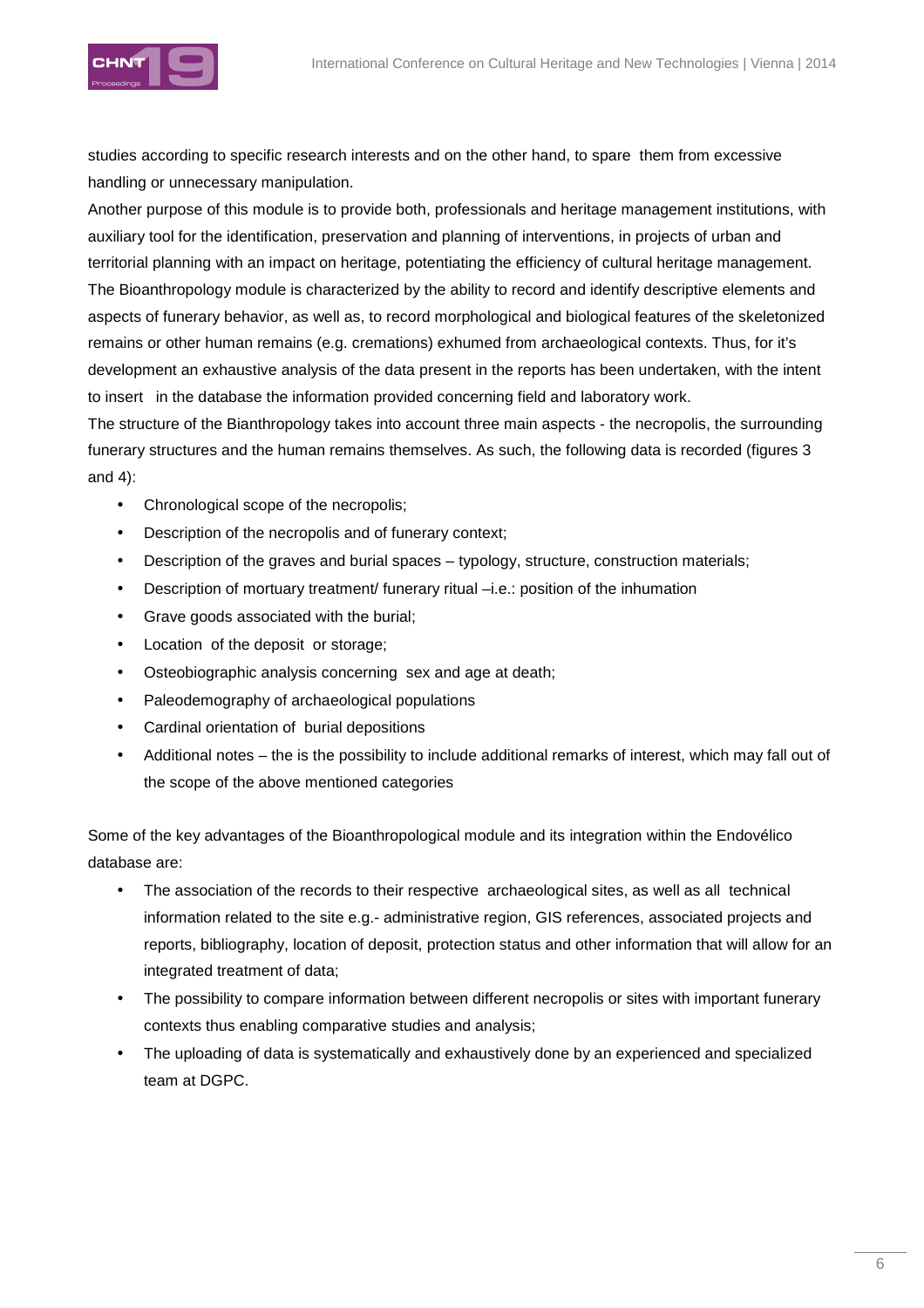

| Esqueletos                       |                                                               |                |                     |                                |  |  |  |  |  |
|----------------------------------|---------------------------------------------------------------|----------------|---------------------|--------------------------------|--|--|--|--|--|
| Esqueletos                       |                                                               |                |                     |                                |  |  |  |  |  |
|                                  | Sitio Tomar/Sellium - Adro da Igreja de Santa Maria do Olival |                |                     |                                |  |  |  |  |  |
|                                  | CNS 3615                                                      | Concelho Tomar |                     |                                |  |  |  |  |  |
|                                  | Desig. Sepultura Area 1/105 [UE438]                           |                |                     |                                |  |  |  |  |  |
|                                  | Esqueleto Area 1/105[UE438]                                   |                |                     |                                |  |  |  |  |  |
|                                  | Sexo Indeterminado                                            |                | Grupo etário Adulto |                                |  |  |  |  |  |
| Preservação Esq. Menos de 25%    |                                                               |                |                     | Posição Esq. Sobre o dorso     |  |  |  |  |  |
| Orientação Esq. Cranio a Oeste   |                                                               |                |                     | Posição Cranio. Sem informação |  |  |  |  |  |
|                                  | Trat Fun. Inumação                                            |                |                     |                                |  |  |  |  |  |
| Pos. Membros Sup. Sem informação |                                                               |                |                     |                                |  |  |  |  |  |
| Pos. Membros Inf. Sem informação |                                                               |                |                     |                                |  |  |  |  |  |
| Depositário                      |                                                               |                |                     |                                |  |  |  |  |  |
| Espólio                          |                                                               |                |                     |                                |  |  |  |  |  |

Fig. 3 – Endovelico register form for Bioantrhropological data

#### Esqueletos

| Sitio                                   | <b>CNS</b> | Concelho | Desig. Sepultura                        | Esqueleto                        | Sexo                  | Grupo Etário                          | Periodos                                       | Elemento Datação                    |
|-----------------------------------------|------------|----------|-----------------------------------------|----------------------------------|-----------------------|---------------------------------------|------------------------------------------------|-------------------------------------|
| Serra de Carnaxide - Via F              | 32324      | Amadora  | sepultura 6 UE 97                       | Indivíduo 6 UE 101               | Masculino             | Adulto                                | Alta Idade Média                               | Radiocarbono                        |
| Pinhel - Travessa/Largo de São M 24606  |            | Pinhel   | <b>UE 409</b>                           | UE 409 Indivíduo 14              | sem informação Adulto |                                       |                                                | Baixa Idade Média Espólio associado |
| Faro - Santa Casa da Misericórdia 33727 |            | Faro     | UE:375                                  | Indivíduo 64                     | Indeterminado         | recem-nascido                         | Indeterminado                                  | Espólio associado.                  |
| Coimbra - Cemitério Sousa Bastos 18040  |            | Coimbra  | Esqueleto 1 (Quadrícula 1, (Esqueleto 1 |                                  | Feminino              | Adulto                                | Medieval Cristão                               | Radiocarbono                        |
| Coimbra - Cemitério Sousa Bastos 18040  |            | Coimbra  | Esqueleto 41 e ossario assEsqueleto 41  |                                  | Masculino             | Idoso                                 | Medieval Cristão                               | Radiocarbono                        |
| Mosteiro de Alcobaça                    | 11655      | Alcobaca | Enterramento 2                          | Enterramento 2                   | Indeterminado         |                                       | 1 <sup>3</sup> infancia (1 a EMedieval Cristão |                                     |
| Coimbra - Cemitério Sousa Bastos 18040  |            | Coimbra  | Esqueleto 44 (Quadricula 2 Esqueleto 44 |                                  | Masculino             | Adulto                                | Medieval Cristão                               | Radiocarbono                        |
| Almada - Igreja da Misericórdia         | 2986       | Almada   | Sepultura 1[78]                         | Indivíduo 16/[77]                | Feminino              | <b>Adulto</b>                         | Moderno                                        | Espólio associado                   |
| Ermida do Espírito Santo                | 21404      | Alcobaca | Sondagem 1 UE:012                       | Indivíduo 3 UE: 012              | Indeterminado         | 2 <sup>3</sup> infancia (7 a 1Moderno |                                                | Espólio associado                   |
| Ermida do Espírito Santo                | 21404      | Alcobaca | Sondagem 2 UE:026                       | Indivíduo 7 UE:025               | Feminino              | Idoso                                 | Modemo                                         | Espólio associado                   |
| Ermida do Espírito Santo                | 21404      | Alcobaca | Sondagem 1 UE:022                       | Indivíduo 5 UE:021               | Indeterminado         | 1 <sup>3</sup> infancia (1 a EModerno |                                                | Espólio associado.                  |
| Minas Romanas de Tresminas              | 3623       |          | Vila Pouca Sondagem E                   | Sondagem E                       | Indeterminado         | Adulto                                | Romano                                         | Espólio associado                   |
| Sitio da Torre                          | 17816      | Tavira   | Sepultura.                              | Sepultura 1, esqueleto Masculino |                       | Adulto jovem                          |                                                |                                     |

Fig. 4 – An example of search results listing human remains data and corresponding archaeological sites

Since the development of the module, due to existing practical constraints, the input of data has not been systematic and, only in 2014 has there been the possibility to upload data more consistently. At the moment there is information pertaining to 89 necropolis, 1012 burials, 1146 skeletons, corresponding to 111 reports, and more are soon to follow.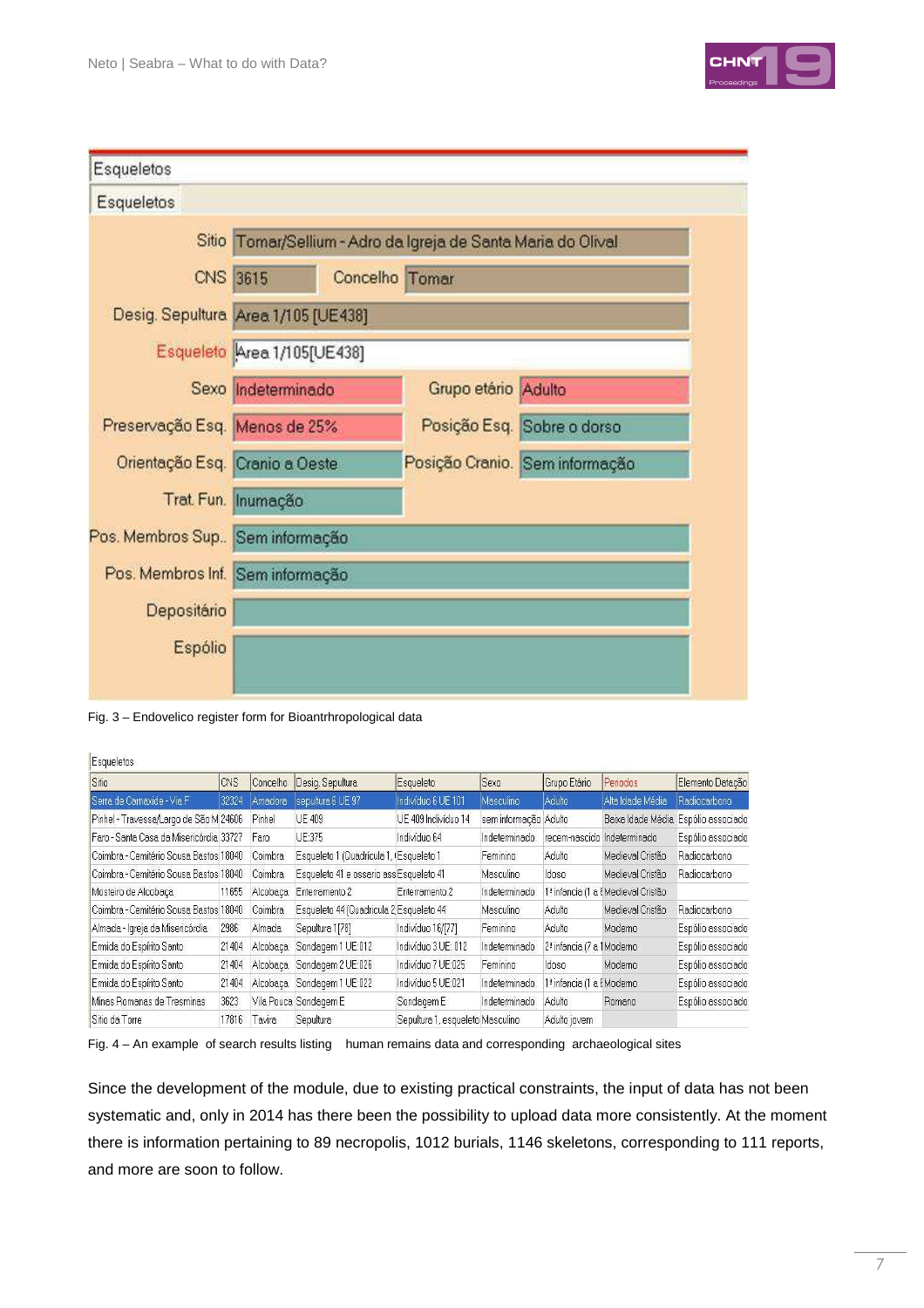

At the present moment, despite the module's correspondence to a relatively standardized and uniform structure, the information required by the DGPC for the acceptance of fieldwork reports, is not intended to impose or alter the way professionals and entities register and record information for their own projects and research. Furthermore, it is not the DGPC's aim to, neither diminish or neglect, the importance of additional data, nor to replace completely the fieldwork reports.

### **Future Perspectives**

The development of the database has been on par with the development of both fields, Archaeology and Anthropology, and also with the evolution of Information Technologies (IT), and attempts to balance these areas, as to obtain an effective and efficient recording tool, optimizing search and results, without compromising scientific acumen and accuracy, as well as respecting the specific characteristic of all of them with regards to their specific methods of recording and forms of dissemination.

As such, alongside the uploading of data, a structure analyses, a revision of the module, as well as, the type of information to be recorded is being developed, which aims to answer the following:

- The great diversity of this Heritage, both in chronology and geography;
- The multiplicity of types of recording and treatment of the information, as well as the diverse and often confusing terminology present in the database;
- The dispersion of the location of deposits at a national level;
- The availability of the database and types of access to be granted;
- The selection of information/ What type of information should be collected? e.g. pathology, morphometric data, field measures;
- The treatment and recording of data from older reports.

Another ongoing project is the creation of a national repository of field and anthropological reports, which presently are not accessible online, to be stored in a ftp server and the link to their location is being added to the oracle database, taking into account, the digital preservation of information ensuring the durability and preventing technological obsolescence, and providing access to a wider number of researchers and professionals.

We envision that all this information will be made available through a web interface, associated with DGPC's website, and as such, may serve a broader community.

Alongside the development of the bioanthropological module, in order to increase the overall efficiency of the anthropological practice in Portugal, there is a project in course for creating guide lines of best practices and recommendations to be used in field work and registry in the anthropological field. Already a first normative document has been produced setting rules and requirements (Circular DGPC n.º 1/2014). Consequently, the application of these new procedures will also affect the type of data that will be inputted in database, which will make the information more objective, concise and scientific, and thus increasing the effectiveness of the database.

In what concerns terminology, project for the creation of a glossary of terms and concepts is also being developed, in partnership with Dr.ª Cristina Cruz, to act as a reference for the recording of data, both in the field and in the database, , which is still in an initial stage of development.